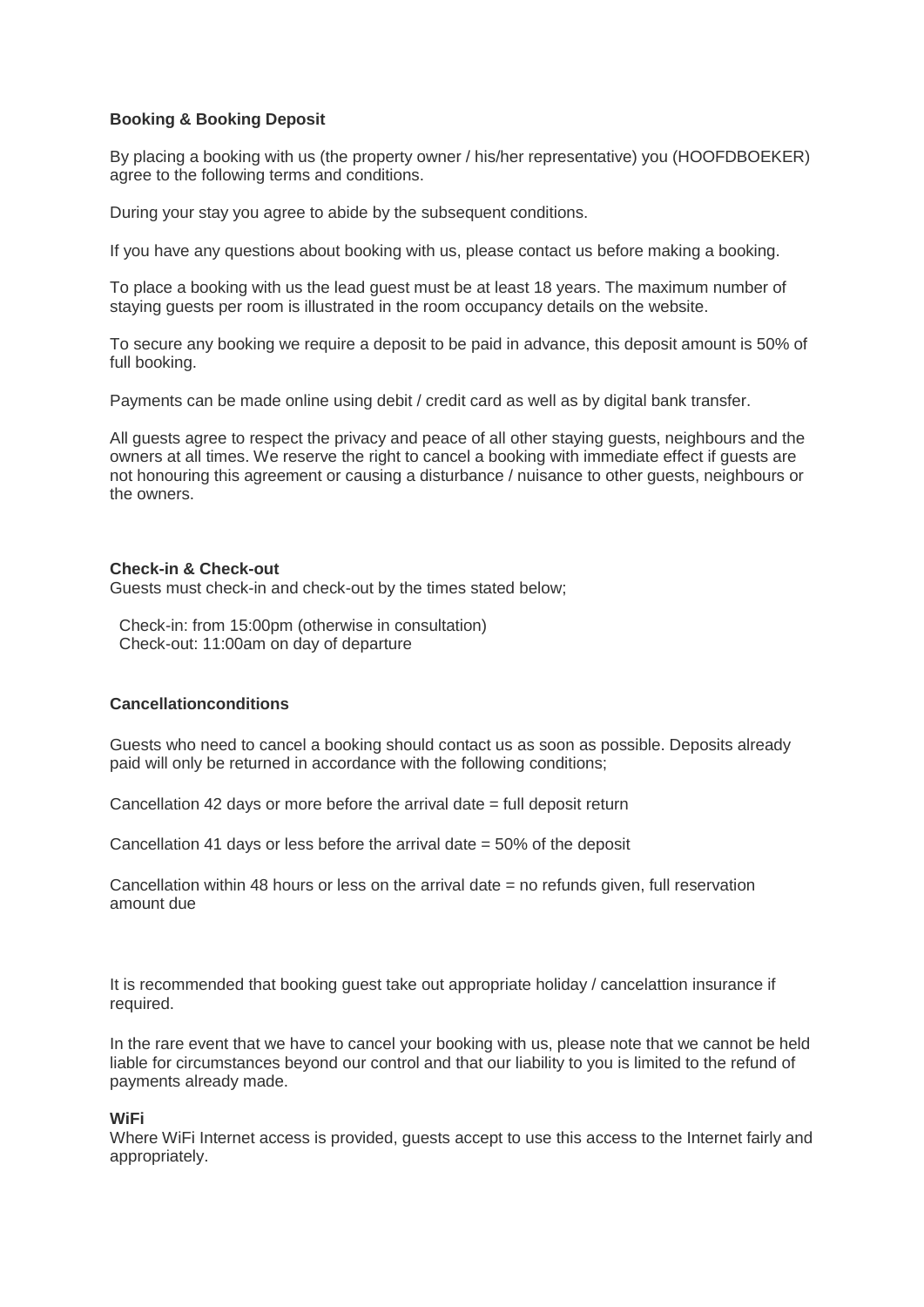The Internet access provided is intended for general use such as access to the world wide web, email, messaging, social media, light video / music / media streaming. It is not intended or ideally suited for heavy media streaming, online gaming, extensive downloads / uploads. Access to illegal activity or use of our network for illegal activity is not prohibited and will be reported to local authorities.

#### **Damages & Lost Property**

We reserve the right to charge the lead guest for any damages caused through the course of a booking by any member of the booking party. This includes breakages, spillages, stains, damage to furniture or fixtures and fittings. Any accidental damages should be reported as soon as possible in order to minimize damage and associated costs. Lost keys will incur a replacement charge per key lost.

Any lost property, if discovered and found, left behind by guests during a stay will be held for a period of 1 month. While we will make our best efforts to reunite lost property with their owners we accept no responsibility in replacing lost items and encourage guests to ensure they have all their belonging before checking-out. We may offer to post lost items at the cost of the owner.

## **Smoking**

Smoking of any tobacco products, cigarettes, pipes, cigars, is only allowed in designated areas as sign posted throughout the accommodation and is in accordance with the Health Act 2006.

#### **Pets**

We do accept dogs throughout the accommodation, upon request. Dogs must be on a leash at all times. We reserve the right to cancel a booking with immediate effect if dogs are causing a disturbance / nuisance to other guests, neighbours or the owners.

## **Parking**

Where on-site parking is provided guests accept that they park their vehicles at their own risk.

#### **Your Personal Details & Privacy**

We are required to keep a register of guests over the age of 18 who stay with us, this includes full names and nationality, and/or passport numbers, place of issue. This is in accordance with the (Immigration (Hotel records) Order 1972). These records are kept for a minimum of 12 months and in accordance with the DPA (Data Protection Act 1998) and the GDPR (General Data Protection Regulation) [which comes into force in May 2018].

Our policy surrounding the personal details you provide as part of any booking or enquiry through this website / or third party website, including the privacy of those details are explained and set out in our Privacy Policy which you can read here.

We collect the following information you provide us with directly: Your first and last name; Your email address Communications between you and Finca Viva la Vida (e.g., we may send you Service-related emails);

We collect information that your browser sends whenever you visit our Service. This log file information may include information such as your computer's Internet Protocol address, browser